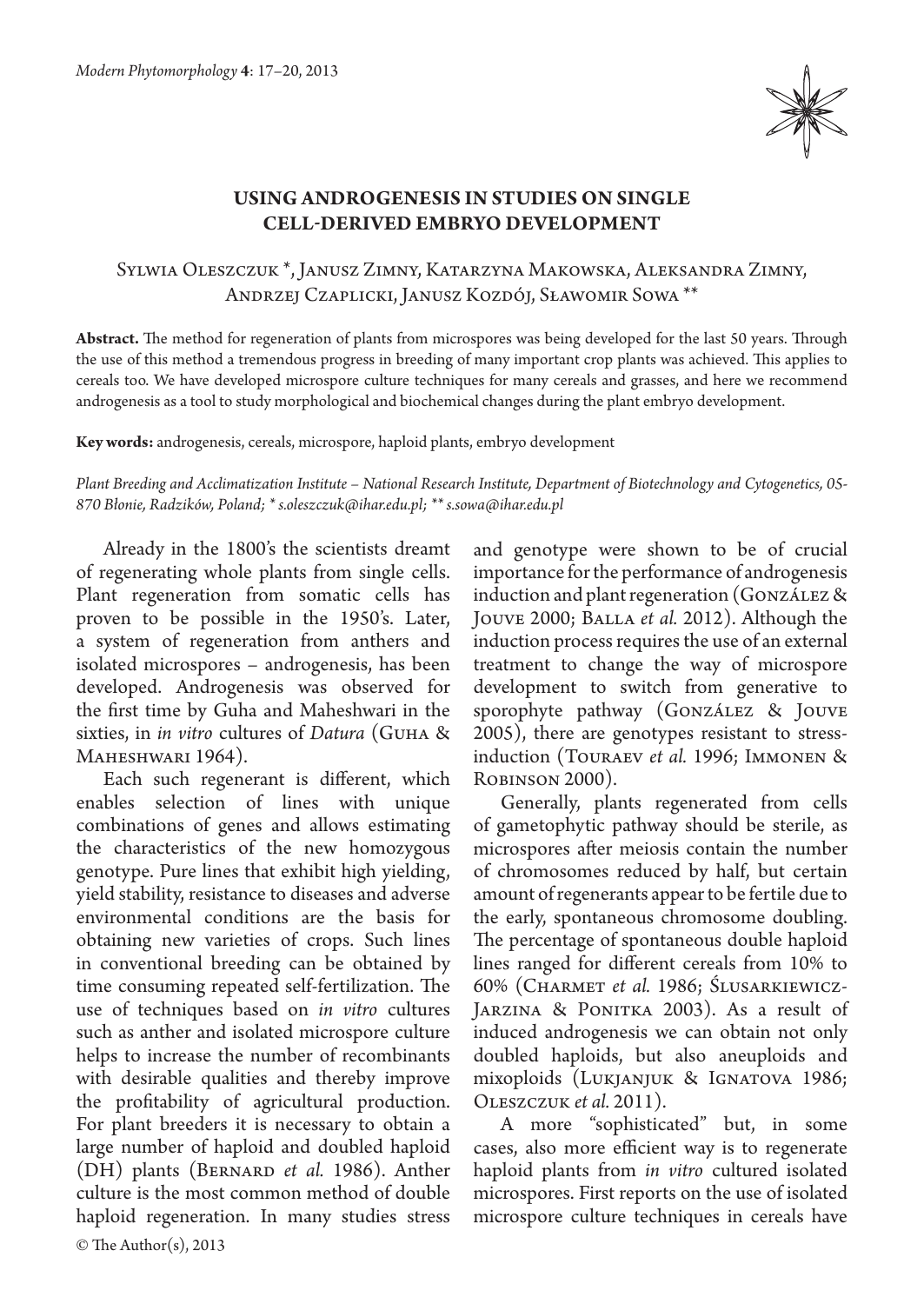been published in the eighties and nineties. The advantage of the isolated microspore cultures is a direct development of embryos, the ability to avoid the regeneration from somatic anther tissue and often higher regeneration efficiency ( Jähne & Lörz 1995). Although numerous studies on cereals' androgenesis allow understanding the process better, there is still a lot of problems to solve, such as increasing the yield of DH lines, a large number of albino regenerants and a low percentage of spontaneous doubled haploids (Laurie & Snape 1990).

Androgenesis has become a well-established method of double haploid production for commercially important cereals such as barley, rice wheat and triticale, but it is also used for recalcitrant cereals like rye and oat, as well as for other species form Poaceae family (MORDHOST & Lörz 1993; Immonen & Atilla 1999; Konieczny *et al.* 2003; Oleszczuk *et al.* 2004, 2006; Eudes & Amundsen 2005; Kiviharju *et al.* 2005; Żur *et al.* 2008). It has to be noticed that homozygous progeny of double haploids can be used in heterosis breeding in order to establish new high yielding varieties (e.g. in rye breeding) and become at the moment often an important element in modern breeding programs such as the use of reverse breeding, tilling, genetically modified plants etc.

Genetic and morphological instability among microspore derived regenerants and their progeny are undesirable and such variations can disqualify material obtained in various stages of research and breeding. While genetic alterations can be easily recognized at the morphological level, non-genetic changes usually are difficult to observe. Such epigenetic source of variation can be beneficial for selection and can be identified with the help of modern methods of molecular biology and bioinformatics (Oleszczuk *et al.*  2002; Bednarek *et al.* 2007).

## **Culture development and morphological observations**

Androgenesis (Fig. 1) allows for tracking the early stages of embryo development starting from a single cell and later stages of development to a fully formed embryo, and therefore is a convenient tool used in modern embryology. *In vitro* culture of anthers or isolated microspores is possible due to induced change in developmental pathway of microspores from gametophytic to sporophytic one. The process begins with a microspore's nucleus division phase. Some nuclei fuse with each other giving rise to diploid cells. During the next stage of microspore embryogenesis repeated divisions, inside of the former microspores wall – sporoderm, occur. After bursting of the microspores' wall, proembryos develop from cell clusters. Proembryos subsequently become fully developed coleoptilar embryos. They contain all organs typical for cereal embryos and that is why they can subsequently germinate into normal plantlets. This regeneration system makes it possible to study the developmental pathway of plant embryo at morphological as well as at biochemical level. Development of androgenic embryos is similar to the normal zygotic embryogenesis in monocot species.

### **Final remarks**

Due to its unique properties, *in vitro* cultures of microspores have enormous potential for various biotechnological applications such as the *in vitro* selection and mutagenesis. They may also be used to generate transgenic plants with desirable properties and to stabilize transformed lines (Kumlehn *et al.* 2006) and to create genetic maps for plant species and particular agronomic traits (Tanhuanpää *et al.* 2012). Moreover, microspore cultures can be a source of protoplasts, cell suspensions and "nurse" cultures for other cells.

In addition to practical applications in breeding and embryology, which was already mentioned, we want to recommend here, homozygous lines for use in any type of research, as they provide genetic and phenotypic uniformity of plant populations.

#### **References**

**Balla K., Karsa I., Kiss T., Bencze S., Bedő Z., Veisz Ö. 2012.** Productivity of a doubled haploid winter wheat population under heat stress. *Cent. Eur. J. Biol.* **7 (6)**: 1084–1091. **DOI**: 10.2478/s11535-012-0097-1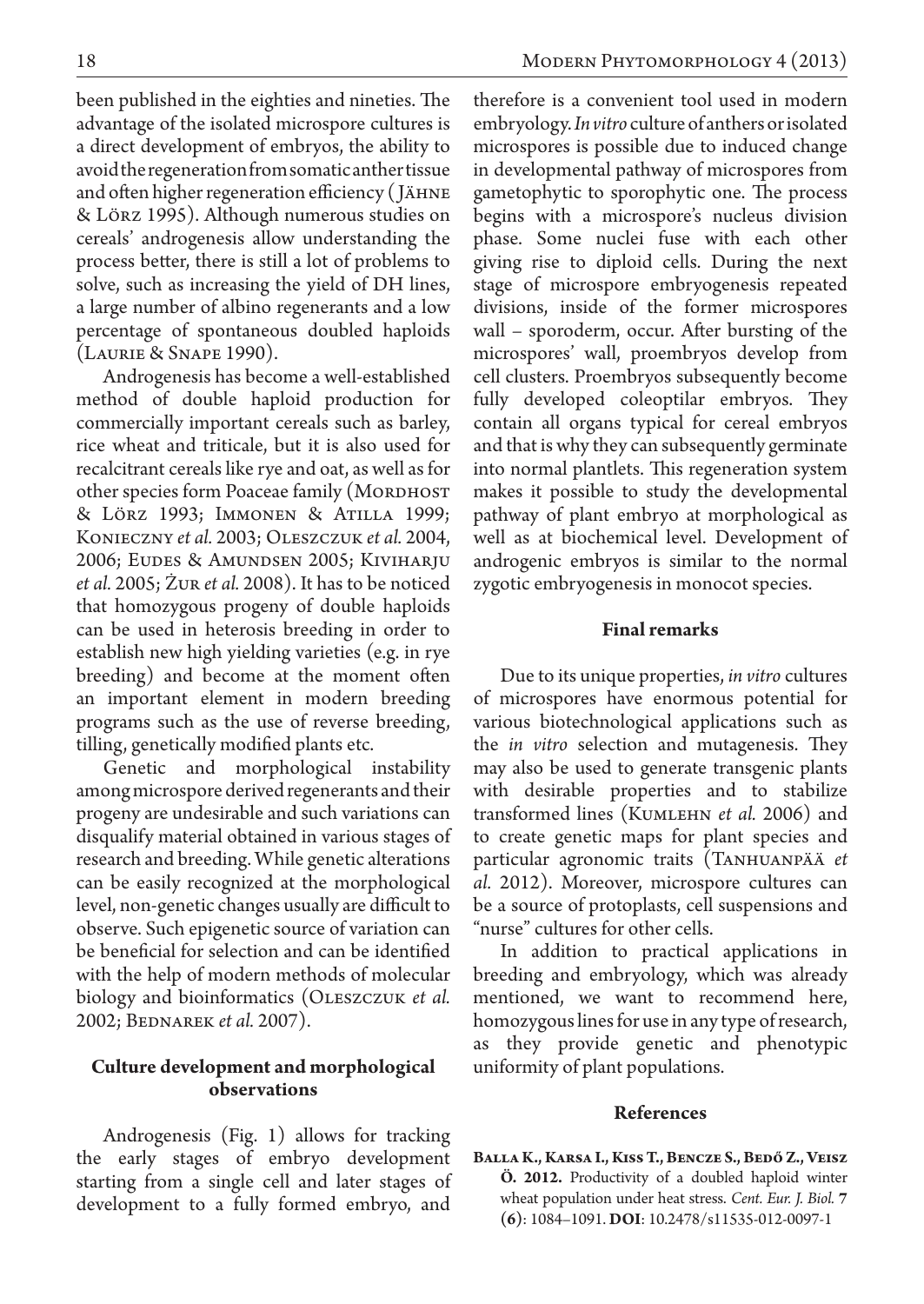

**Fig. 1** Androgenesis induced from isolated microspores of triticale: **A** – isolated microspores; **B** – first divisions of microspores; **C** – proembryonic clusters of cells; **D** – proembryos; **E** – germinating embryos on regeneration medium; **F** – microspore derived plantlets. For **A-C** bar represents 20 µm, for **D-F** – 1000 µm.